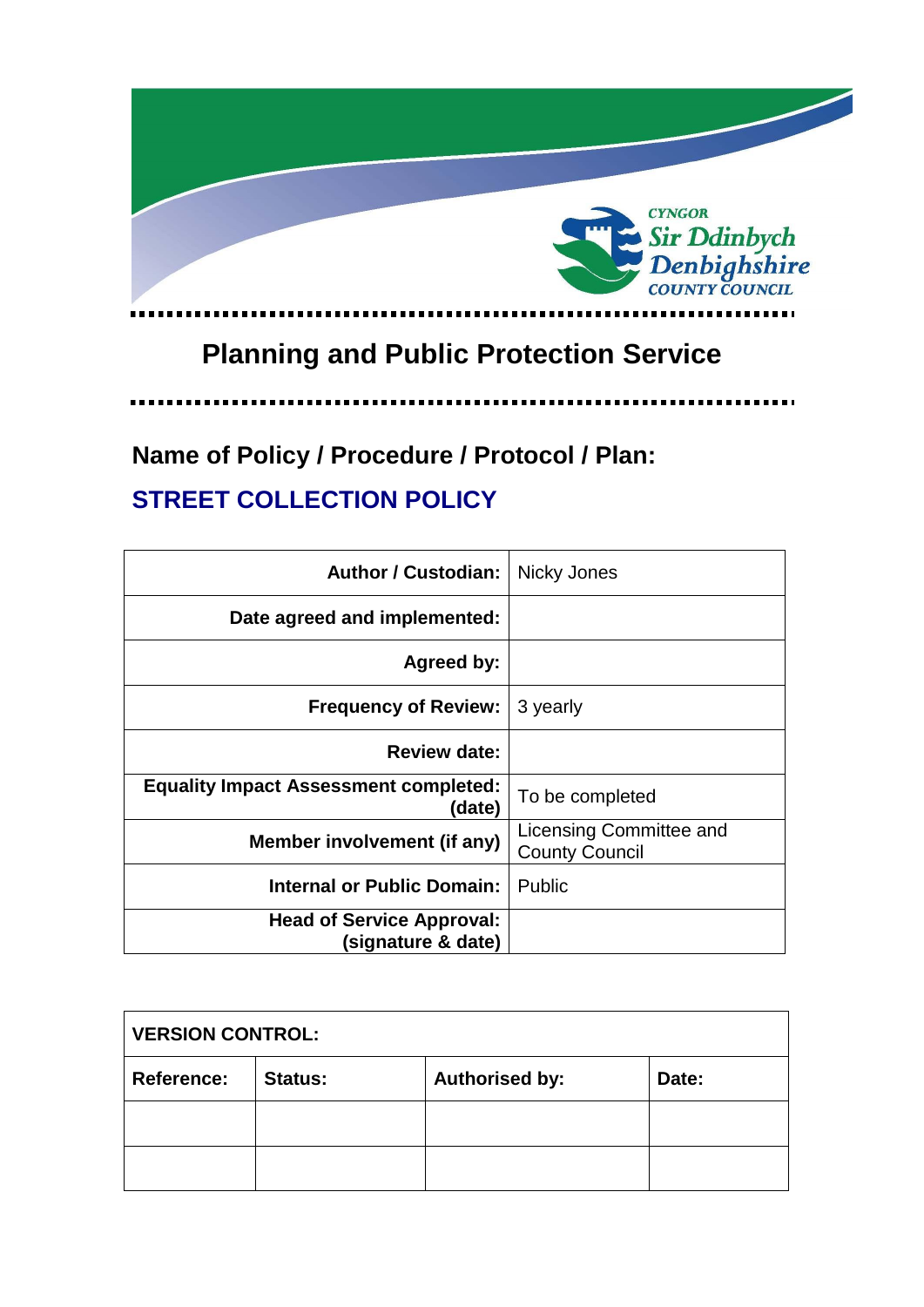#### **Policy Aims**

The aims of the Council are to:

- a. safeguard the interests of both public donors and beneficiaries
- b. facilitate well organised collections by bona fide charitable institutions and to ensure that good standards are met
- c. prevent unlicensed collections from taking place
- d. Ensure money is collected securely and proceeds properly accounted for
- e. Reduce nuisance to residents and visitors
- f. achieve a fair balance between local and national causes

#### **1. Introduction**

- 1.1 The Council is empowered under section 5 of the Police, Factories, Etc (Miscellaneous Provisions) Act 1916 (as amended by the Local Government Act 1972, s.251 and Schedule 29) to licence collections made in "any street or public place" for "charitable or other purposes".
- 1.2 In accordance with its powers the Council has made Regulations under the above legislation for the control of Street Collections in the area of Denbighshire, in respect of the places where and the conditions under which, persons may be permitted in any street or public place to collect money or sell articles for the benefit of charitable or other purposes.
- 1.3 The legislation and regulations stipulate that any collection to be undertaken in a street or public place requires a Street Collection Permit. It is a criminal offence to conduct a Street Collection within the County of Denbighshire without first obtaining such a permit from the Council.
- 1.4 For clarity a 'Street' and 'Public Place' are defined in statute as the following:

'**Street**' is defined as including any highway and any public bridge, road, lane, footway, square, court, alley or passage whether a thoroughfare or not

'**Public Place**' is defined as a "place where the public has access" and can include privately owned land eg shop doorways or car parks. It is the Council's view that the foyer of a supermarket is considered to be "behind closed doors" therefore would only require the consent of the Manager of the store, however if the collection also took place outside or in the car park, a licence would need to be applied for.

- 1.5 If once approved, Permit holders are not restricted to collecting money, they can also sell charitable articles which is exempt from the requirement of a Street Traders' Licence under Schedule 4 of the Local Government (Miscellaneous Provisions) Act 1982
	- 1.6If the sale of charitable items in a street or public place requires the use of a stall or table, written permission to erect same must be obtained from Denbighshire's Highway Section or the owner of the land prior to a Street Collection Permit being issued by the Licensing Authority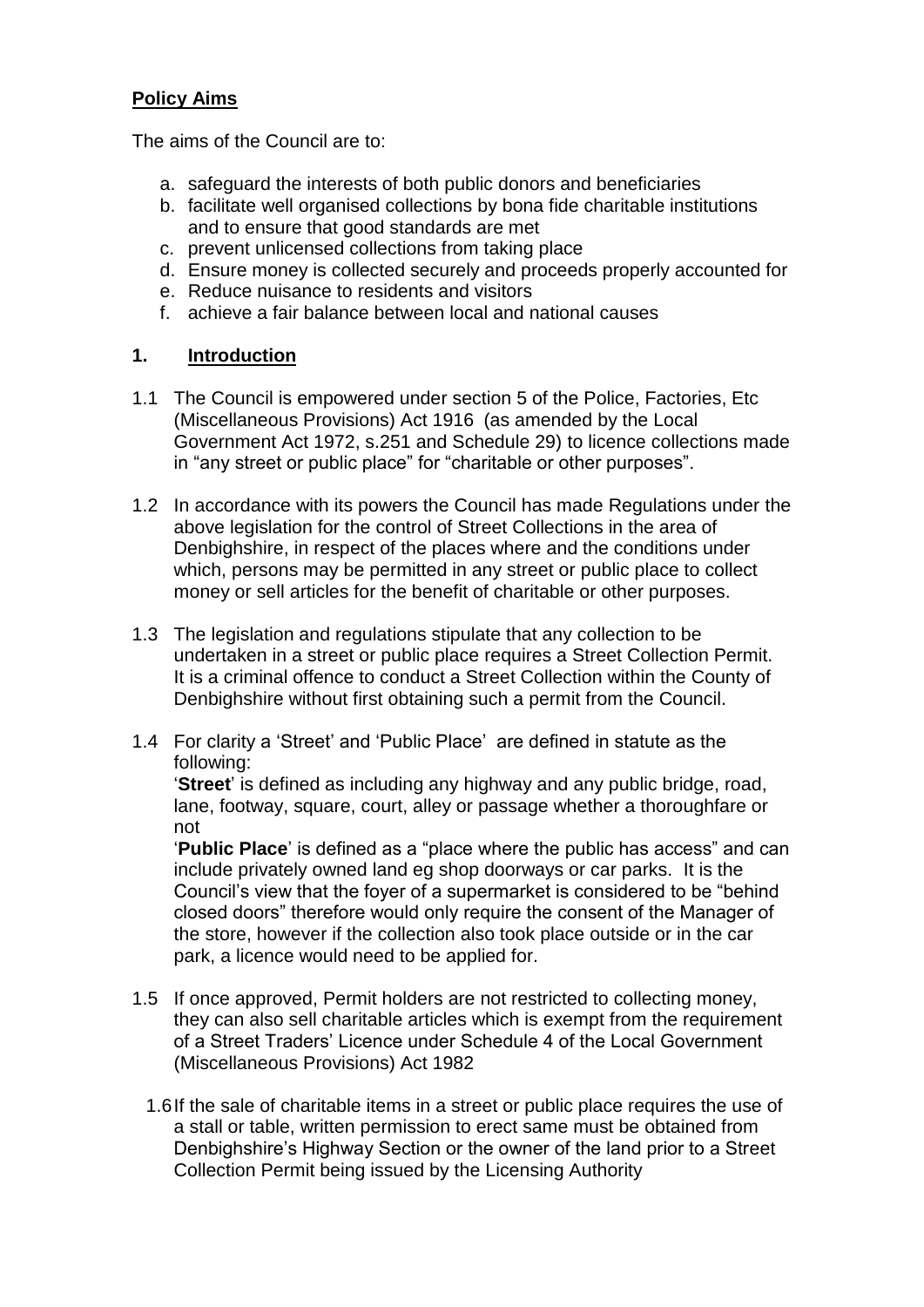#### **2. Allocation of Street Collection days**

- 2.1The designated areas for Street Collections in Denbighshire will be on streets and/or public places in the towns of Bodelwyddan, Corwen, Denbigh, Llangollen, Prestatyn, Rhuddlan, Rhyl, Rhyl Events Arena, Ruthin, St Asaph, The Council will also permit collections in other areas in the County including surrounding villages.
- 2.2Street Collections will not be allowed on any of the Promenade areas within the County whether for charitable or other purposes. However exceptions may be made where the charitable collection is part of a larger national/countywide event and the collectors are merely passing through the area.
- 2.3The Council will permit a maximum of one collection per town each week, ie no more than one organisation can collect within the same area on the same day, except by written consent by the Council if the application falls within the exceptions detailed within 2.7 below
- 2.4Street Collections will be restricted to Saturdays, with the exception that collections will be permitted on other days of the week if that collection is associated with a nationally, or regionally organised event as detailed in 2.7 below.
- 2.5In order to allow as many organisations as possible to collect, no individual organisation will be granted more than one collection per town per calendar year.
- 2.6Applications will be determined on a first come first served basis, although preference will be given to local charities or charities with a local connection. Exceptions to this are detailed in 2.7 below
- 2.7The following exceptions to this policy will apply:
- 2.7.1 Poppy Appeal collections organised by The Royal British Legion will be permitted to apply for up to a maximum of seven days in November of each year.
- 2.7.2 National Collections being Children In Need, Comic Relief, Sports Relief will be permitted to collect on both the day of the appeal and the day after to coincide with their appeal.
- 2.7.3 Collection of donations from the public along the route of a carnival procession or similar event is exempt
- 2.7.4 For a charity stall on a Regulated Market.
- 2.7.5 Collections required in times of national and international disasters
- 2.7.6 Where the charitable collection is part of a larger national/countywide event and the collectors are merely passing through the area.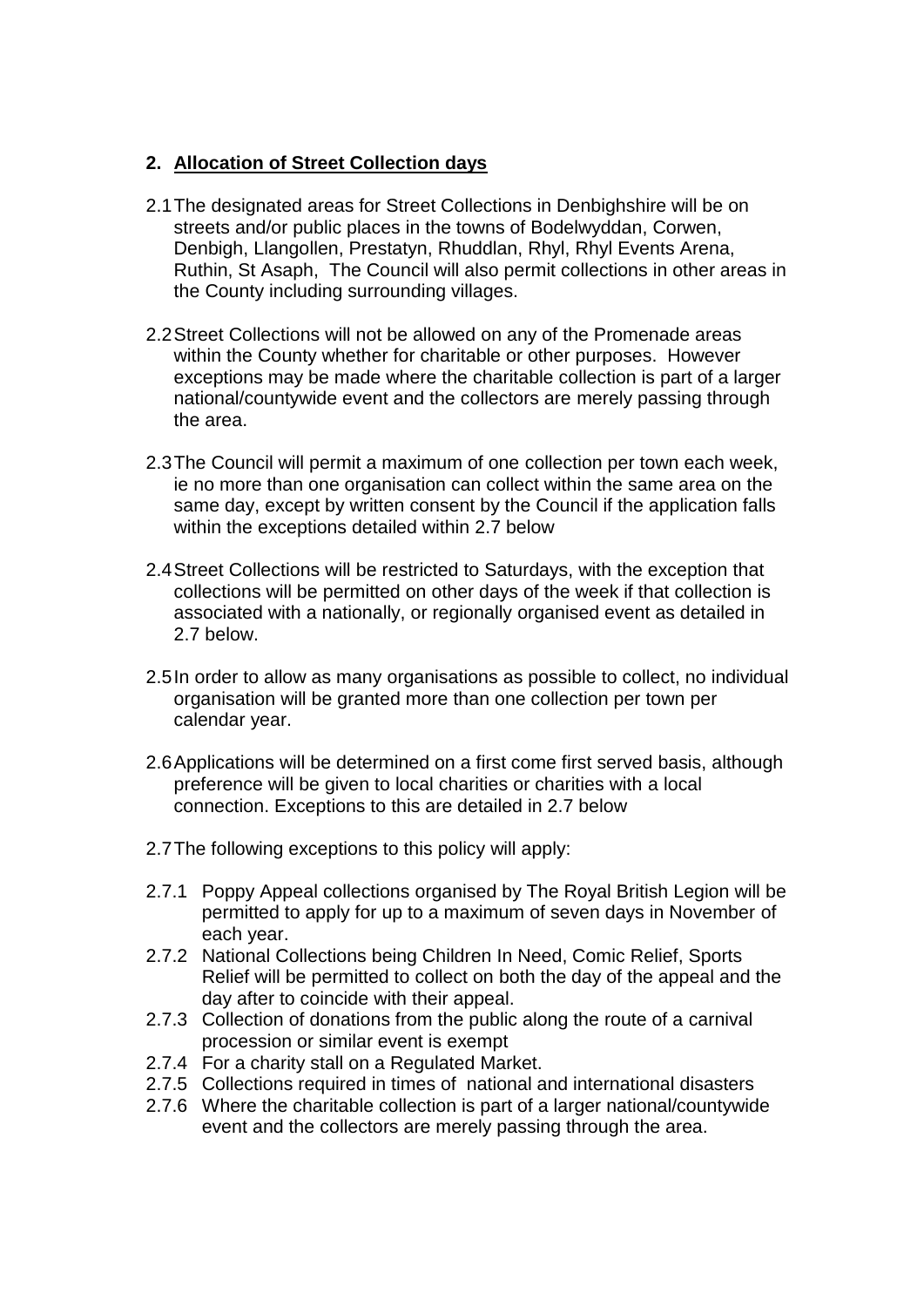#### **3. Fees and Charges**

3.1The Council makes no charge for the processing of a Street Collection. application

#### **4. Decision Making**

- 4.1In exercising its discretion in carrying out its regulatory functions, the Council will have regard to this Policy document and the principles set out therein.
- 4.2Notwithstanding the existence of this Policy, each application will be considered on its own merits based on the licensing principles detailed in this Policy
- 4.3Where it is necessary for the Council to depart substantially from this Policy, clear and compelling reasons for doing so must be given. The Head of Planning and Public Protection may authorise a departure from the policy in accordance with this section if he/she considers it necessary in the specific circumstances.
- 4.4When deciding whether to grant a Street Collection Permit, consideration will be given to:
	- a. if the collection is linked to specific events within the district
	- b. if the collection is linked to a nationwide campaign, eg Children in Need, Comic Relief, Remembrance Day
	- c. if the collection is on behalf of a national charity, is there likely to be some benefit for the residents of Denbighshire
	- d. what proportion of the funds collected will be applied for charitable purposes
	- e. has a permit been previously refused by Denbighshire County Council or any other local authority

### **5. Refusal to issue a permit**

- 5.1There are no statutory grounds for refusing an application for a Street Collection Permit. However, The Council reserves the right to refuse any application for a Street Collection Permit and it is likely that any previous contraventions of the Council's Street Collection Regulations would result in such action being taken or any other relevant/appropriate grounds.
- 5.2There is no formal right of appeal against any decision made by the Council to grant or refuse an application for a Street Collection Permit, other than by way of Judicial Review. However, in the interest of fairness an applicant can lodge a request to the Head of Planning and Public Protection for a decision to be reviewed